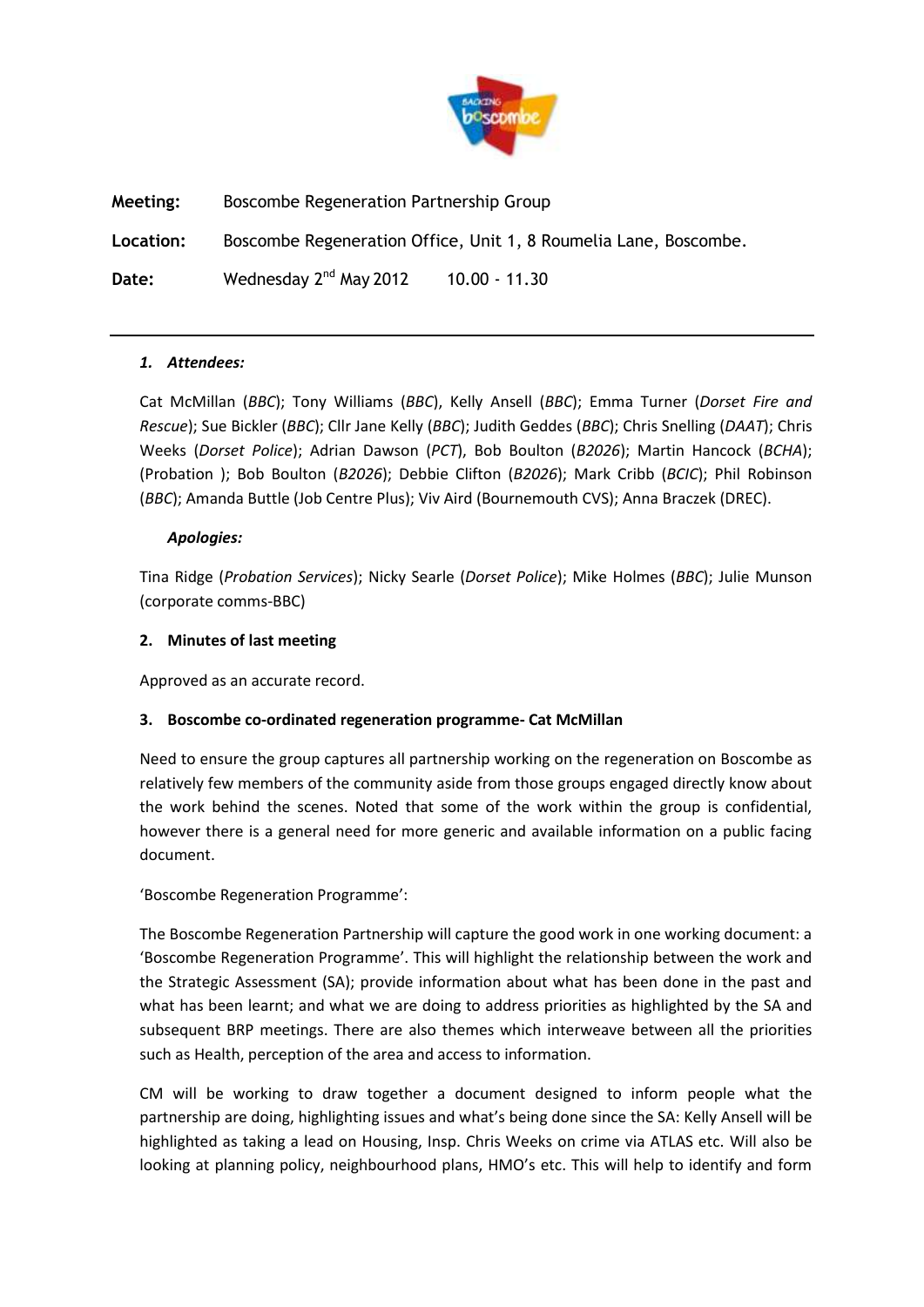an action plan for each theme. This document will be launched in early July (July  $6<sup>th</sup>$  tbc) in a public arena such as the Royal Arcade. Good publicity is required to ensure that members of the community and relevant partners are in attendance.

#### BRPG's role:

The group will receive reports on progress against the key themes and escalate and trouble shoot as necessary. BRPG provide updates to B2026 via a quarterly report. A standard reporting format is needed for continuity.

#### Partner comments:

- Need to agree and launch a vision first. Comments currently being collated for the vision. Vision to go out first for consultation with a comms strategy. This will be a live document which will be available to all via the web.
- Are all agencies on board? Not yet, it's early days and there is a lot to be done.

### **ACTION: develop draft vision over next 2 weeks for consultation (CM)**

 Could a 2 side document be produced in summary of the document/ about the BRP? **ACTION: ST is currently producing a 2 sided flyer which will be completed upon the addition of an agreed vision (ST)**

**ACTION: first draft of the Boscombe Regeneration Strategy be circulated in the next three weeksw/c 21st May. (CM)**

### **4. Boscombe Housing Strategy -Kelly Ansell**

Please see attached action plan and draft strategy for full details.

# *\*Note subsequent to meeting: now available to view via new Boscombe Regeneration Partnership Group page on the web*

### **ACTION: please submit comments ASAP to KA.**

## **ACTION: KA to come back to group with more details regarding Churchill Gardens once they are more developed (KA)**

KA will arrange consultation with stakeholder groups for housing.

Housing Management Officer- secondment imminent.

Add Neighbourhood Plan to list- future discussions need to be had around implementation.

Comments:

DWP have got the same emphasis as us and willing to make investment, it's harder to engage the smaller landlords.

If serious about a mixed tenure need to get tougher on private landlords- perhaps a shared housing approach. Shared housing has its place. Local Letting Plan draft works on this basis- trying to develop a mix in terms of residents. Goodwill of landlords is required.

Welfare Reforms- Amanda Buttle awaiting list of affected wards- important to take into account.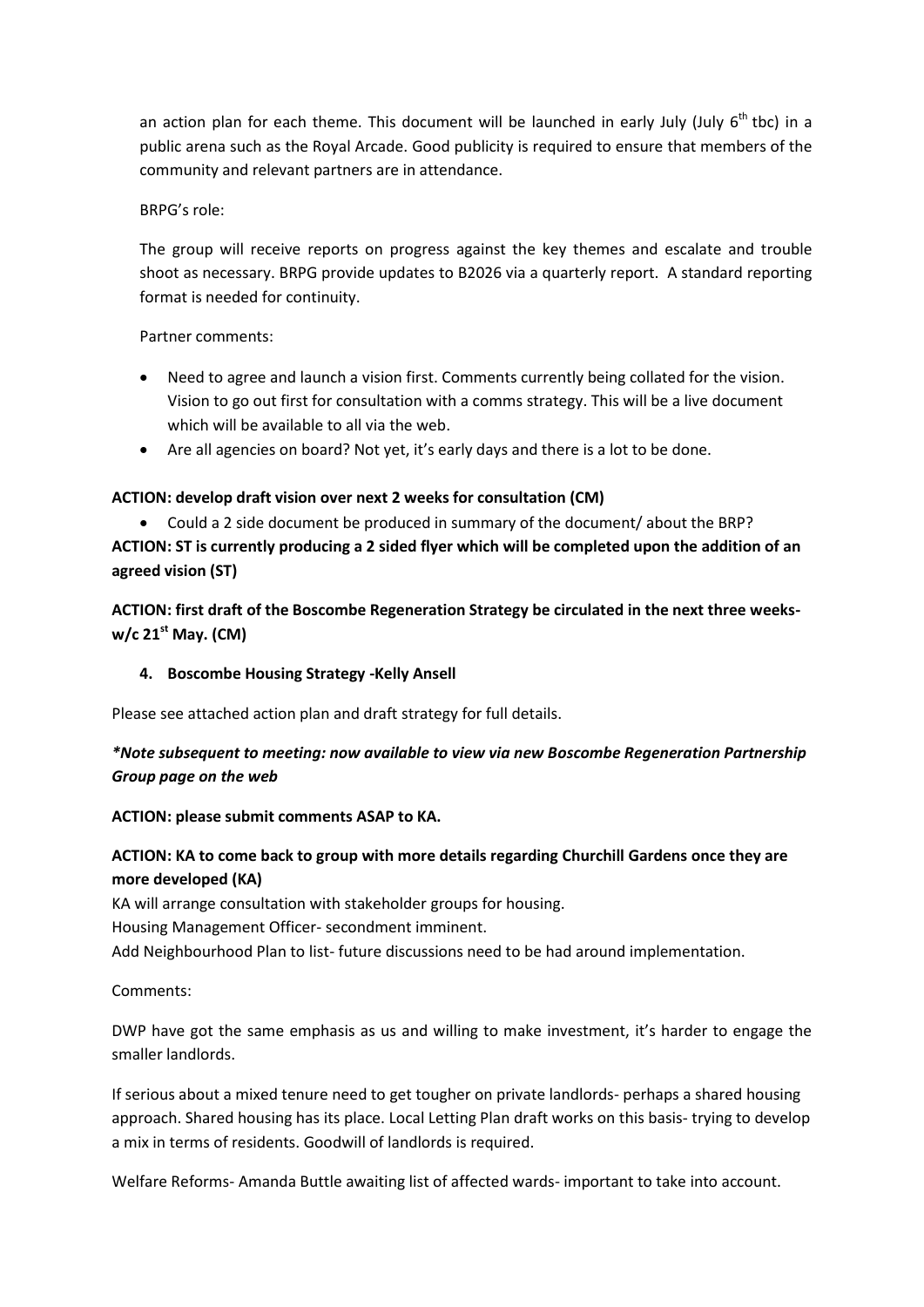#### **ACTION: AB to send list to KA when issued (AB)**

#### **5. Prostitution Strategy (Chris Weeks)**

Recent focus of staff in Boscombe where need is assessed: important to reduce drug dealing, perception of crime and prostitution.

Police have been doing all they can to remove on-street prostitution which caters for 70% of reported anti social behaviour. The strategy looks to remove it altogether.

Visits have taken place in different areas to establish what might work in Boscombe: Ipswich model now tweaked for this area.

Formal launch on 15<sup>th</sup> May. The strategy is good to go but needs partner buy in and further moulding to produce a fit for purpose document.

Brief Summary of strategy:

- Prostitutes historically have been prosecuted.
- Prostitutes are vulnerable: what they need is help, guidance and support to get away from addictions etc.
- Kerb crawlers need to be prosecuted, identified and spoken to. Pull into interview, prosecute if want but would offer a change course.
- Change Courses would explain impact it has on women and area.
- $\blacksquare$  Nationally Change Courses offer 99% success rate around not reoffending-  $1^\text{st}$  course last week.
- A small and dedicated team has been established to go out and get to know on-street prostitutes, offering support and assistance on way out of their circumstances.
- A handful of prostitutes won't engage with Police in which case an ASBO is issued.

#### **6. Survey results**

Boscombe West Residents' Survey 2012 results circulated.\*

# *\*Note subsequent to meeting: now available to view via new Boscombe Regeneration Partnership Group page on the web, together with BRPG minutes.*

Survey posted to households in area - 25% response rate achieved which is good. The results are Representative of Boscombe West ward and comparable to previous data in 2008, 2010 and 2012.

Summary of key points:

- **Perceptions of anti-social behaviour have increased.**
- Satisfaction with local area as a place to live have decreased
- **Perceptions of teenagers hanging around the streets has increased**
- Perceptions of drug use/dealing and drunk/rowdy behaviour still very high (83% and 79% respectively)
- Things that most need improving in the area are: levels of crime (67%), clean streets (51%), affordable decent housing (38%) and road and pavement repairs (34%)